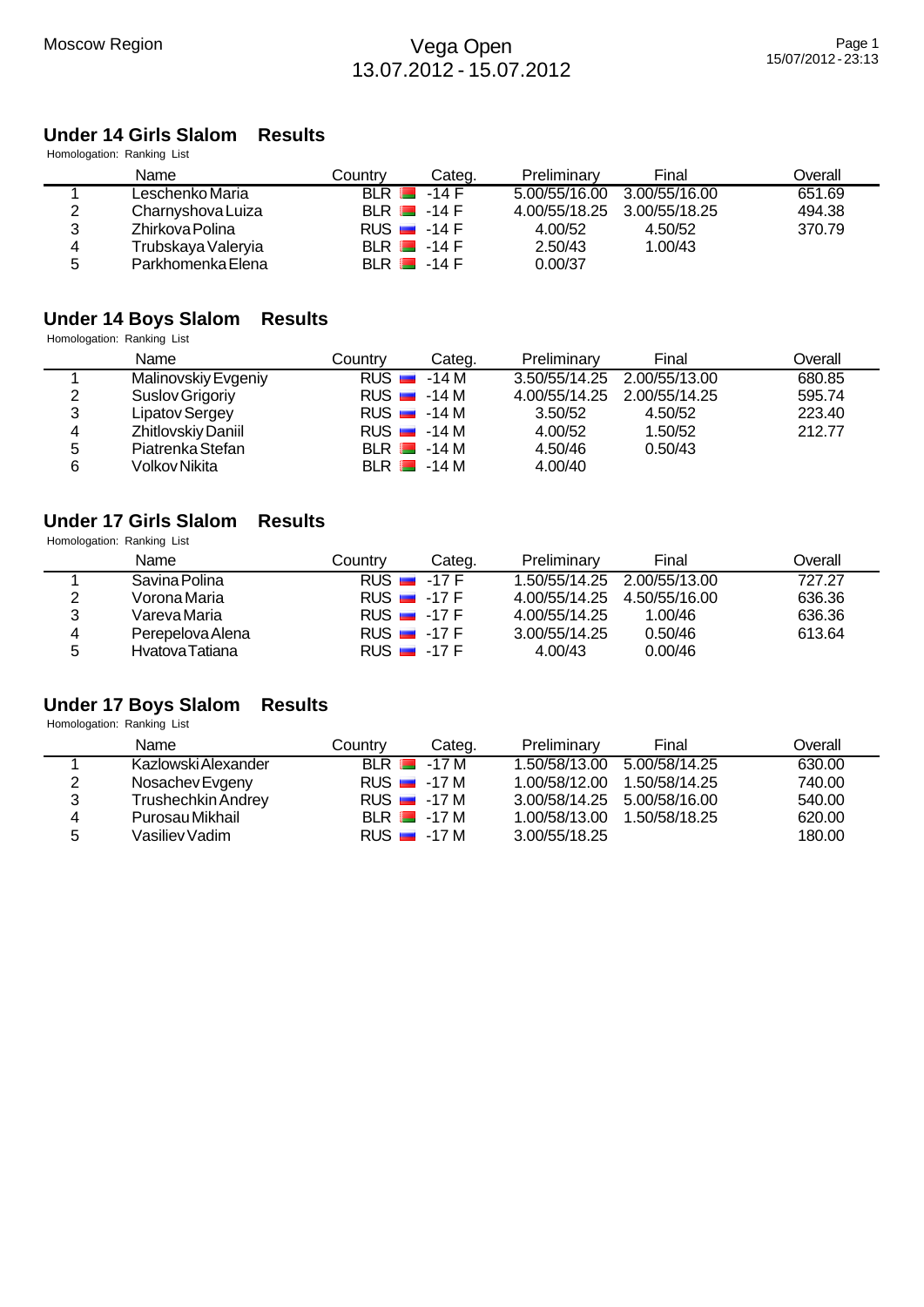#### **Open Ladies Slalom Results**

|    | Homologation: Ranking List |                            |        |               |               |         |
|----|----------------------------|----------------------------|--------|---------------|---------------|---------|
|    | Name                       | Country                    | Categ. | Preliminary   | Final         | Overall |
|    | Rabchun Aliaksandra        | $BLR$ $\blacksquare$       | Ope F  | 4.50/55/12.00 | 4.50/55/12.00 | 662.79  |
| 2  | Shevkunova Alisa           | $RUS$ $\blacksquare$       | Ope F  | 2.50/55/12.00 | 2.50/55/12.00 | 616.28  |
| 3  | Turets Iryna               | $BLR$ Ope F                |        | 2.00/55/12.00 | 2.00/55/12.00 | 604.65  |
| 4  | Dymant Iryna               | $BLR$ Ope F                |        | 4.00/55/12.00 | 5.00/55/13.00 | 651.16  |
| 4  | Kashitsina Liudmila        | $RUS$ $\blacksquare$ Ope F |        | 4.00/55/12.00 | 5.00/55/13.00 | 651.16  |
| 6  | Pavlova Olga               | $BLR$ Ope F                |        | 2.00/55/12.00 |               | 604.65  |
| 7  | Komarova Xenia             | $RUS$ Ope F                |        | 5.00/55/13.00 |               | 534.88  |
| 8  | Kashitsina Olga            | $RUS$ Ope F                |        | 4.00/55/13.00 |               | 511.63  |
| 9  | Renard Anna                | $RUS$ Ope F                |        | 4.50/55/14.25 |               | 383.72  |
| 10 | Gibinska Alexandra         | $RUS$ Ope F                |        | 4.00/55/14.25 |               | 372.09  |
| 11 | Gubarenko Olga             | $RUS$ $\blacksquare$       | Ope F  |               |               |         |

#### **Open Men Slalom Results**

Homologation: Ranking List

|    | Name                | Country | Categ.      | Preliminary   | Final                       | Overall |
|----|---------------------|---------|-------------|---------------|-----------------------------|---------|
|    | Papakul Nikita      |         | $BLR$ OpeM  |               | 3.00/58/11.25 2.50/58/12.00 | 673.47  |
|    | Beliakou Herman     |         | $BLR$ OpeM  | 1.00/58/11.25 | 2.00/58/12.00               | 632.65  |
| 3  | Ryanzin Vladimir    |         | $RUS$ OpeM  | 4.00/58/13.00 | 4.00/58/14.25               | 448.98  |
| 4  | Gorshcharuk Dmitry  |         | $RUS$ OpeM  |               | 5.00/58/14.25 3.00/58/18.25 | 346.94  |
| 5  | Kamyshenko Sergey   |         | $RUS$ OpeM  | 4.00/58/12.00 | 2.00/55/18.25               | 571.43  |
| 6  | Sukhotin Dmitry     |         | $RUS$ Ope M | 4.00/58/14.25 |                             | 326.53  |
|    | Sidorenko Alexander |         | $RUS$ OpeM  | 3.00/58/14.25 |                             | 306.12  |
| 8  | Suslov Denis        |         | $RUS$ OpeM  | 1.00/58/14.25 |                             | 265.31  |
| 9  | Mikriukov Mikhail   |         | $RUS$ OpeM  | 0.50/58/18.25 |                             | 10.20   |
| 10 | Linkov Sergey       |         | $RUS$ OpeM  | 2.00/52       |                             |         |

## **Over 35 Men Slalom Results**

|          | Name            | .ountryٽ                 | Categ.   | Preliminarv   | <b>Jverall</b> |  |
|----------|-----------------|--------------------------|----------|---------------|----------------|--|
|          | Mushkat Evgeniy | RUS.                     | $35 + M$ | 2.50/55/16.00 | 434.43         |  |
| <u>_</u> | Simonov Sergey  | RUS $\blacksquare$ 35+ M |          | 2.50/52       | .70<br>237.    |  |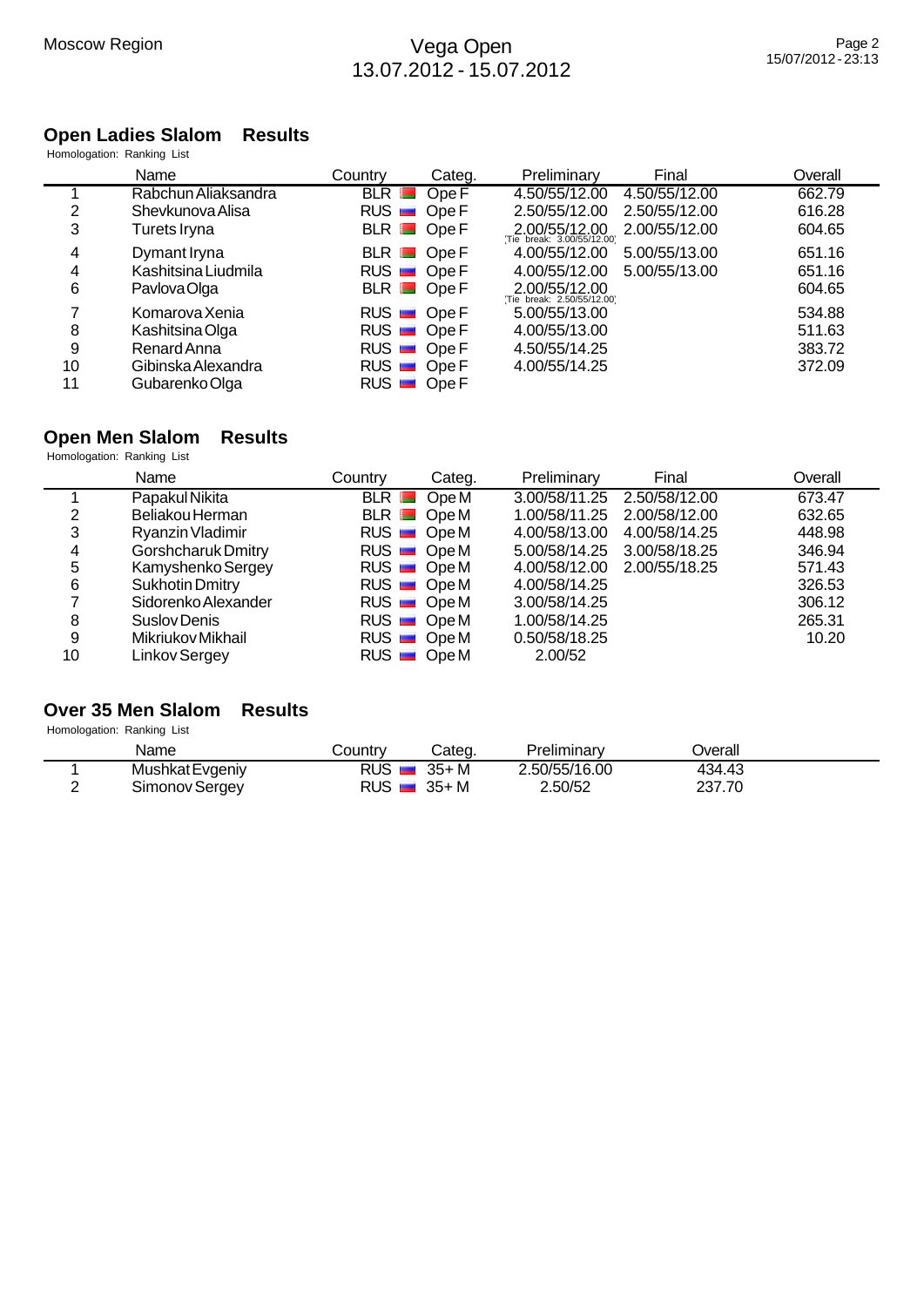#### **Under 14 Girls Tricks Results** Homologation: Ranking List

| Preliminary<br>Categ.<br>Final<br>Overall<br>691.49<br>4230<br>4550<br>3810<br>3900<br>592.71<br>547.11<br>2520<br>3600<br>545.59<br>3590<br>2920<br>2370<br>2240<br>360.18 |              |
|-----------------------------------------------------------------------------------------------------------------------------------------------------------------------------|--------------|
|                                                                                                                                                                             |              |
|                                                                                                                                                                             |              |
|                                                                                                                                                                             |              |
|                                                                                                                                                                             |              |
|                                                                                                                                                                             |              |
|                                                                                                                                                                             |              |
| 1690<br>3450<br>524.32                                                                                                                                                      |              |
| 317.63<br>2090                                                                                                                                                              |              |
| 2010<br>305.47                                                                                                                                                              |              |
| 1140<br>173.25                                                                                                                                                              |              |
| 1050<br>159.57                                                                                                                                                              |              |
| 820<br>124.62                                                                                                                                                               |              |
|                                                                                                                                                                             |              |
|                                                                                                                                                                             | 480<br>72.95 |

## **Under 14 Boys Tricks Results**

Homologation: Ranking List

|    | Name                  | Countrv              | Categ.        | Preliminary | Final | Overall |
|----|-----------------------|----------------------|---------------|-------------|-------|---------|
|    | Suslov Grigoriy       | $RUS$ $\blacksquare$ | -14 M         | 5200        | 4980  | 692.41  |
| 2  | <b>Lipatov Sergey</b> |                      | $RUS = -14 M$ | 2360        | 3260  | 434.09  |
| 3  | Shchetko Valiantsin   |                      | $BLR$ $-14M$  | 2510        | 2960  | 394.14  |
| 4  | Ivanov Nikita         |                      | $RUS = -14 M$ | 2120        | 1820  | 282.29  |
| 5  | Churakov Danila       |                      | $RUS = -14 M$ | 1830        | 1660  | 243.68  |
| 6  | Malinovskiy Evgeniy   |                      | $RUS = -14 M$ | 1750        |       | 233.02  |
|    | Volkov Nikita         |                      | $BLR$ $-14M$  | 1460        |       | 194.41  |
| 8  | Piatrenka Stefan      |                      | $BLR$ $-14M$  | 1140        |       | 151.80  |
| 9  | Schasny Nikita        |                      | $BLR$ $-14M$  | 700         |       | 93.21   |
| 10 | Ovchinnikov Vladimir  |                      | $RUS = -14 M$ | 400         |       | 53.26   |

## **Under 17 Girls Tricks Results**

Homologation: Ranking List

|        | Name            | Countrv              | Categ.                   | Preliminary | Final | <b>Overall</b> |
|--------|-----------------|----------------------|--------------------------|-------------|-------|----------------|
|        | Jdintsova Anna  | $RUS$ $\blacksquare$ | -17 F                    | 3380        | 5060  | 578.29         |
| $\sim$ | Hvatova Tatiana |                      | RUS $\blacksquare$ -17 F | 1180        | 3180  | 363.43         |
| າ      | Savina Polina   |                      | RUS $\blacksquare$ -17 F | 3080        | 2710  | 352.00         |
|        | Vorona Maria    |                      | RUS $\blacksquare$ -17 F | 2010        | 2570  | 293.71         |

# **Under 17 Boys Tricks Results**

| Name               | Countrv              | Categ.                   | Preliminary | Final | Overall |
|--------------------|----------------------|--------------------------|-------------|-------|---------|
| Purosau Mikhail    | $BLR$ $\blacksquare$ | -17 M                    | 6930        | 6090  | 659.37  |
| Trushechkin Andrey |                      | RUS $\blacksquare$ -17 M | 4130        | 4690  | 446.24  |
| Nosachev Evgeny    |                      | $RUS = -17 M$            | 2360        | 3480  | 331.11  |
| Vasiliev Vadim     |                      | RUS $\blacksquare$ -17 M | 2550        |       | 242.63  |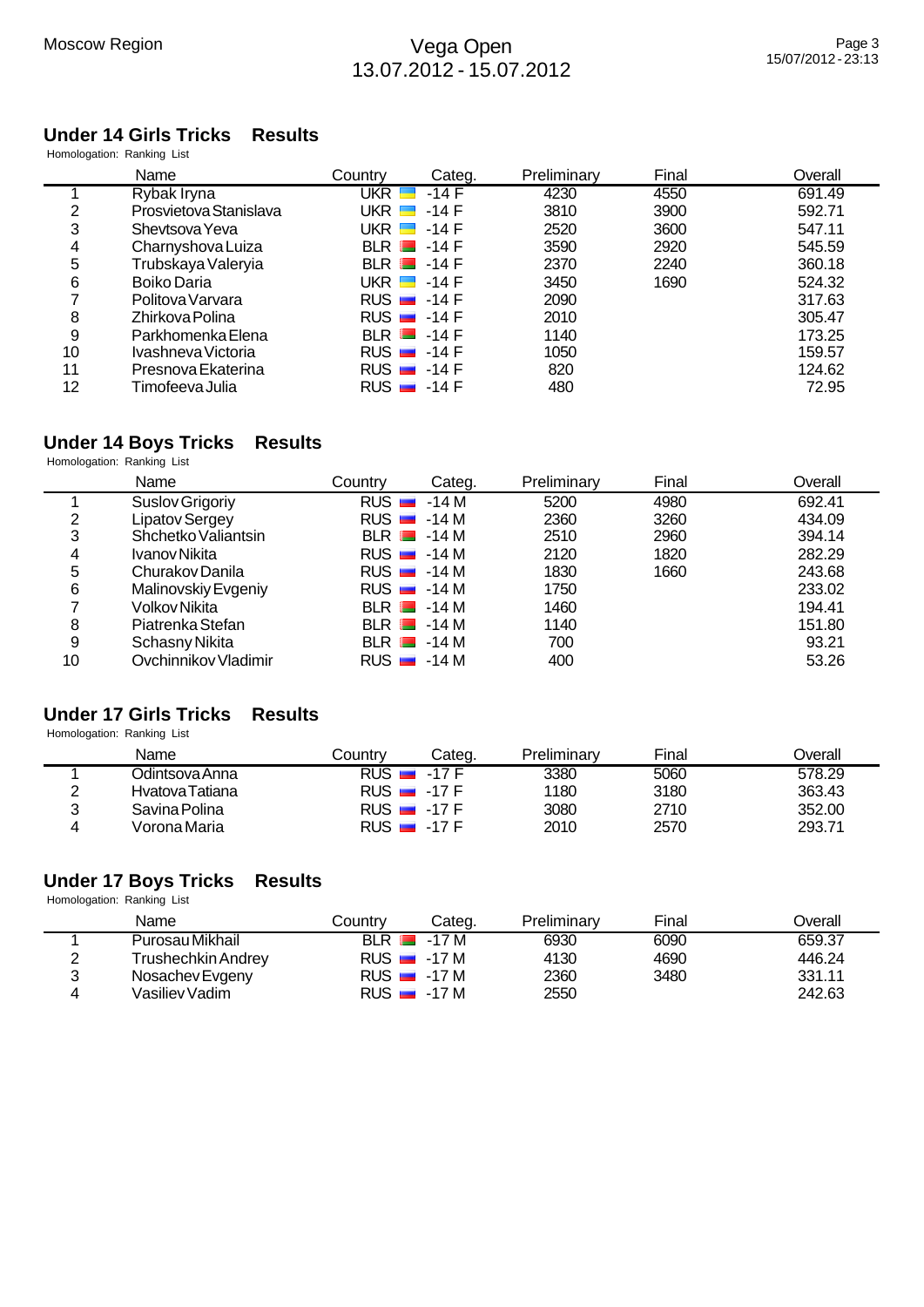# **Open Ladies Tricks Results**

| Homologation: Ranking List |                    |             |             |             |       |         |
|----------------------------|--------------------|-------------|-------------|-------------|-------|---------|
|                            | Name               | Country     | Categ.      | Preliminary | Final | Overall |
|                            | Churakova Tatiana  | $RUS$ Ope F |             | 6350        | 6610  | 770.40  |
| 2                          | Pavlova Olga       |             | BLR Ope F   | 6490        | 6000  | 756.41  |
| 3                          | Begun Anna         |             | $BLR$ Ope F | 5940        | 5890  | 692.31  |
| 4                          | Dymant Iryna       |             | $BLR$ Ope F | 3440        | 4730  | 551.28  |
| 5                          | Kashitsina Olga    | $RUS$ Ope F |             | 5420        | 4680  | 631.70  |
| 6                          | Gibinska Alexandra | $RUS$ Ope F |             | 2990        |       | 348.48  |

# **Open Men Tricks Results**

Homologation: Ranking List

|   | Name              | Country                     | Categ. | Preliminary | Final | Overall |
|---|-------------------|-----------------------------|--------|-------------|-------|---------|
|   | Beliakou Herman   | BLR OpeM                    |        | 11490       | 10510 | 983.73  |
| 2 | Papakul Nikita    | $BLR$ OpeM                  |        | 6290        | 9060  | 775.68  |
| 3 | Basinski Mikhail  | $BLR$ $\blacksquare$ $OpeM$ |        | 4350        | 7900  | 676.37  |
| 4 | Mikriukov Mikhail | $RUS$ OpeM                  |        | 3280        | 2810  | 280.82  |
| 5 | Sukhotin Dmitry   | $RUS$ OpeM                  |        | 3320        |       | 284.25  |
| 6 | Vasiuhin Daniil   | $RUS$ OpeM                  |        | 2460        |       | 210.62  |
|   | Kamyshenko Sergey | $RUS$ OpeM                  |        | 1930        |       | 165.24  |
| 8 | Suslov Denis      | $RUS$ OpeM                  |        | 710         |       | 60.79   |

#### **Over 45 Ladies Tricks Results** Homologation: Ranking List

| TIVIIIVIVYAIIVII. INAHNIIY LIJI |                   |              |        |             |             |          |
|---------------------------------|-------------------|--------------|--------|-------------|-------------|----------|
|                                 | Name              | ⊃ountr∨      | ∵ateɑ. | ⊵reliminarv | --<br>·inai | <b>T</b> |
|                                 | Basinskaya Marina | וכ<br>Ð<br>ᄓ | 45⊥    | 2380        | 2740        | 652.38   |

## **Over 35 Men Tricks Results**

| Name                 | ำuntry | ateo                                                | .<br>еш<br>riiriar v | $- \cdot$<br>∽ınaı<br>_____ | <b>Tyerall</b> |
|----------------------|--------|-----------------------------------------------------|----------------------|-----------------------------|----------------|
| Mushkat L<br>:vaenīv | RUS    | $\sim$ $\sim$<br><b>IVI</b><br>$\sim$ $\sim$<br>ں ر | 020                  |                             | 99.80          |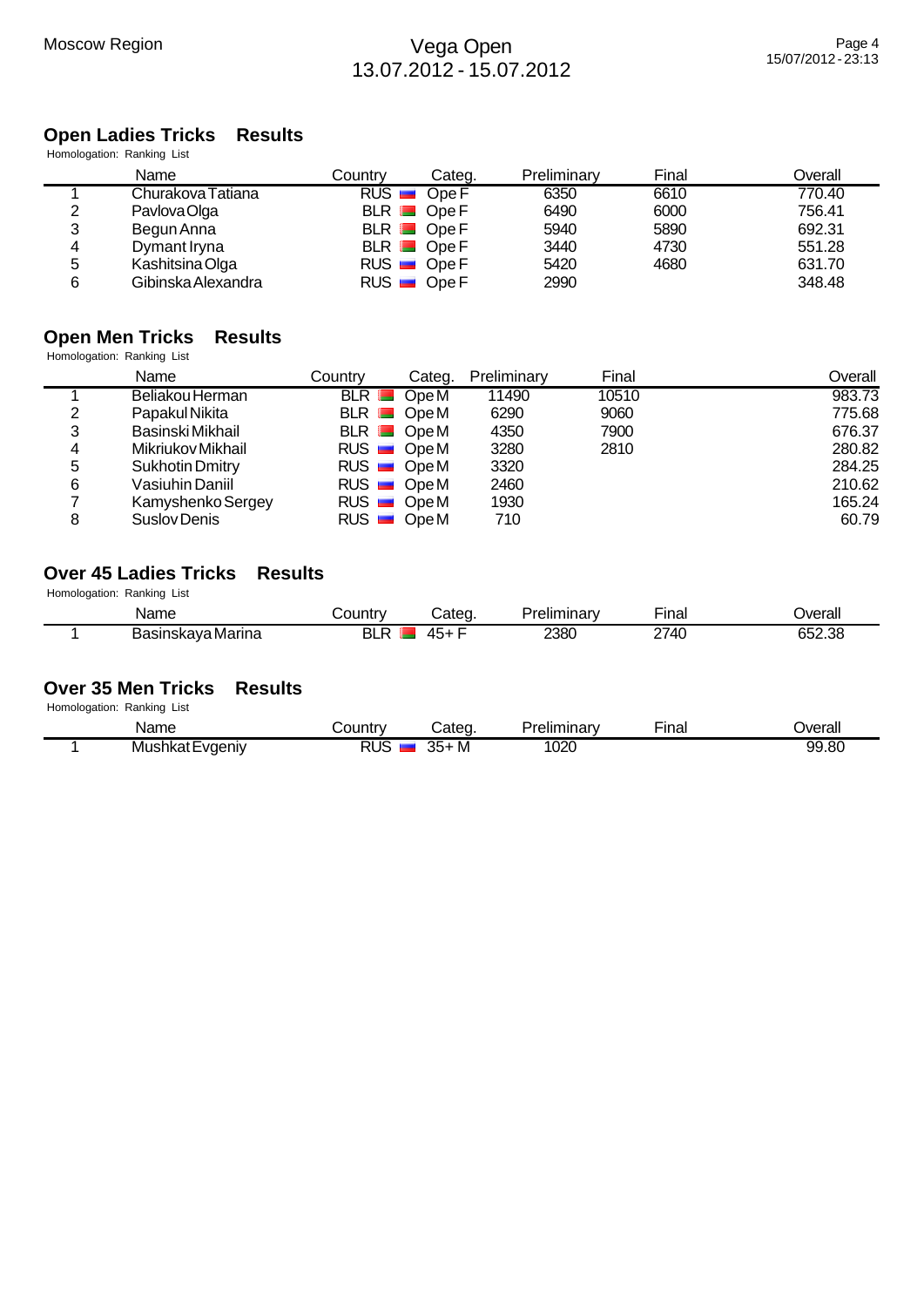## Moscow Region **Nega Open** 13.07.2012 - 15.07.2012

#### **Under 14 Girls Jump Results**

Homologation: Ranking List

| Name                     | ∠ountr     | Cated | المعال<br>.eliminar<br>ninarv | --<br>∵ınaı                      | <b>Tyerall</b> |
|--------------------------|------------|-------|-------------------------------|----------------------------------|----------------|
| Charn∖<br>rnvshova Luiza | DI.<br>. . |       | ′.∪n.                         | $\overline{\phantom{a}}$<br>7.0m | 380.23         |

## **Under 14 Boys Jump Results**

Homologation: Ranking List

|   | Name                | Countrv | Categ.        | Preliminary | Final             | Overall |
|---|---------------------|---------|---------------|-------------|-------------------|---------|
|   | Malinovskiy Evgeniy | RUS     | -14 M         | 29.1m       | 29.5m             | 623.00  |
|   | Arefiev Egor        |         | $RUS = -14 M$ | 22.7m       | 28.3m             | 584.66  |
| 2 | Suslov Grigoriy     |         | $RUS = -14 M$ | 25.6m       | 25.1m             | 498.40  |
|   | Ivanov Nikita       |         | $RUS = -14 M$ | 12.9m       | 13.7 <sub>m</sub> | 118.21  |

### **Under 17 Girls Jump Results**

Homologation: Ranking List

|        | Name          | <b>Country</b> | Categ.       | Preliminary | — .<br>'∽inal | Jverall |
|--------|---------------|----------------|--------------|-------------|---------------|---------|
|        | Savina Polina | RUS.           | .17 F<br>- 1 | 23.1m       | 22.3m         | 425.93  |
| ∽<br>- | Vorona Maria  | <b>RUS</b>     | 17L<br>-     | 18.4m       | 18.0m         | 301.59  |

#### **Under 17 Boys Jump Results**

| Homologation: Ranking List |         |        |                                                                                |                   |         |
|----------------------------|---------|--------|--------------------------------------------------------------------------------|-------------------|---------|
| Name                       | Country | Categ. | Preliminary                                                                    | Final             | Overall |
| Nosachev Evgeny            |         |        | 37.9m                                                                          | 40.7m             | 710.65  |
| <b>Trushechkin Andrey</b>  |         |        | 32.6 <sub>m</sub>                                                              | 33.6m             | 546.30  |
| Purosau Mikhail            |         |        | 32.1 <sub>m</sub>                                                              | 32.6m             | 523.15  |
| Ovchinnikov Gleb           |         |        | 23.9 <sub>m</sub>                                                              | 23.9 <sub>m</sub> | 321.76  |
| Vasiliev Vadim             |         |        | 33.0m                                                                          |                   | 532.41  |
|                            |         |        | $RUS = 17 M$<br>$RUS = 17 M$<br>$BLR$ $-17M$<br>$RUS = -17 M$<br>$RUS = -17 M$ |                   |         |

# **Open Ladies Jump Results**

Homologation: Ranking List

|   | Name                | Country | Categ.      | Preliminary       | Final | Overall |
|---|---------------------|---------|-------------|-------------------|-------|---------|
|   | Turets Iryna        |         | $BLR$ Ope F | 49.0m             | 46.7m | 955.22  |
| 2 | Kashitsina Olga     |         | RUS Ope F   | 42.0m             | 43.9m | 802.99  |
| 3 | Pavlova Olga        |         | $BLR$ Ope F | 41.6m             | 41.3m | 734.33  |
| 4 | Gibinska Alexandra  |         | $RUS$ Ope F | 40.3m             | 39.7m | 695.52  |
| 5 | Rabchun Aliaksandra |         | $BLR$ Ope F | 37.1 <sub>m</sub> |       | 600.00  |
| 6 | Dymant Iryna        |         | $BLR$ Ope F | 36.9m             |       | 594.03  |

## **Open Men Jump Results**

|   | Name                   | Country     | Categ. | Preliminary | Final | Overall |
|---|------------------------|-------------|--------|-------------|-------|---------|
|   | Ryanzin Vladimir       | $RUS$ OpeM  |        | 61.4m       | 61.4m | 850.47  |
| 2 | Papakul Nikita         | $BLR$ OpeM  |        | 53.6m       | 53.3m | 668.22  |
| 3 | Beliakou Herman        | $BLR$ OpeM  |        | 55.6m       | 52.6m | 714.95  |
| 4 | <b>Sukhotin Dmitry</b> | $RUS$ Ope M |        | 46.8m       | 46.5m | 509.35  |
| 5 | Kamyshenko Sergey      | $RUS$ Ope M |        | 50.0m       |       | 584.11  |
| 6 | Suslov Denis           | $RUS$ Ope M |        | 18.0m       |       |         |
|   |                        |             |        |             |       |         |